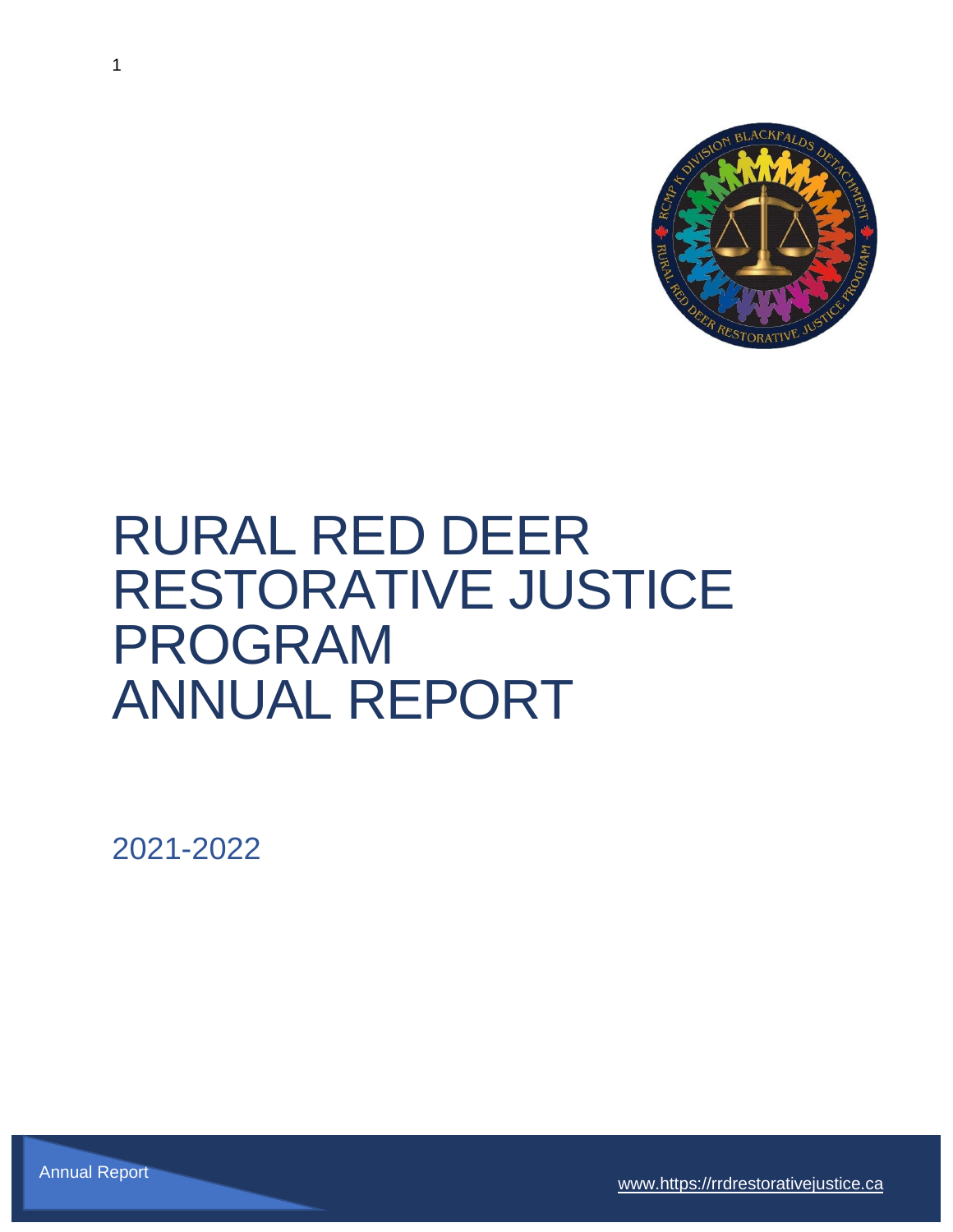### **Message from Board**

The Rural Red Deer Restorative Justice Program came into existence in the fall of 2020 because of the foresight and planning of the Red Deer County Police Advisory Council. This first year has been one of development, establishment of partnerships, education, building of community support and implementation of services. The program began receiving referrals as a fully operational program in March of 2021.

There are many individuals that need to be recognized and thanked for their role in making this happen.

First, we have been fortunate to have the incredible organizational talent, energy, and commitment of the program development Coordinator Debbie Leitch, who brought all the necessary pieces together to help make the vision a reality. We extend extreme gratitude to Sgt. Dan Martin for his leadership in proposing this initiative and assigning Constable Jeffery Hewitt as the RRDRJ RCMP co-lead. Constable Hewitt's support and leadership has been instrumental in case referral, case management and program growth. The program would not be in existence without significant volunteer and community support. The Board of Directors, the Community Advisory Council and Case Facilitators representing over 50 volunteers, are to be acknowledged and honoured for their dedication, passion, and belief in the process as an investment in rural communities and the families and youth who live there. Finally, the financial and in-kind support of community, individual and corporate donations has enabled us to provide the service in safe spaces, provide training to facilitators and education to the public. All of these individuals and corporations are enabling us to build and grow a sustainable program that will provide a much-needed alternative justice option for youth and young adults who reside in rural communities that surround Red Deer and we are grateful.

Some of the highlights of our first year include the development and implementation of:

- A structure that provides direction and oversight while engaging active community participation and ownership in the process
- Partnerships with police agencies, schools, municipalities, social support programs and local businesses
- A service provision manual that addresses all processes, forms and procedures and provides clear direction to the volunteers who support the program as well as other agencies or individuals who access the RRDRJ program
- A 3-year strategic plan outlining the vision, mission, goals, strategies and evaluation measures for the program
- A social media presence with a [dedicated website](https://rrdrestorativejustice.ca/) as well as Facebook and Twitter accounts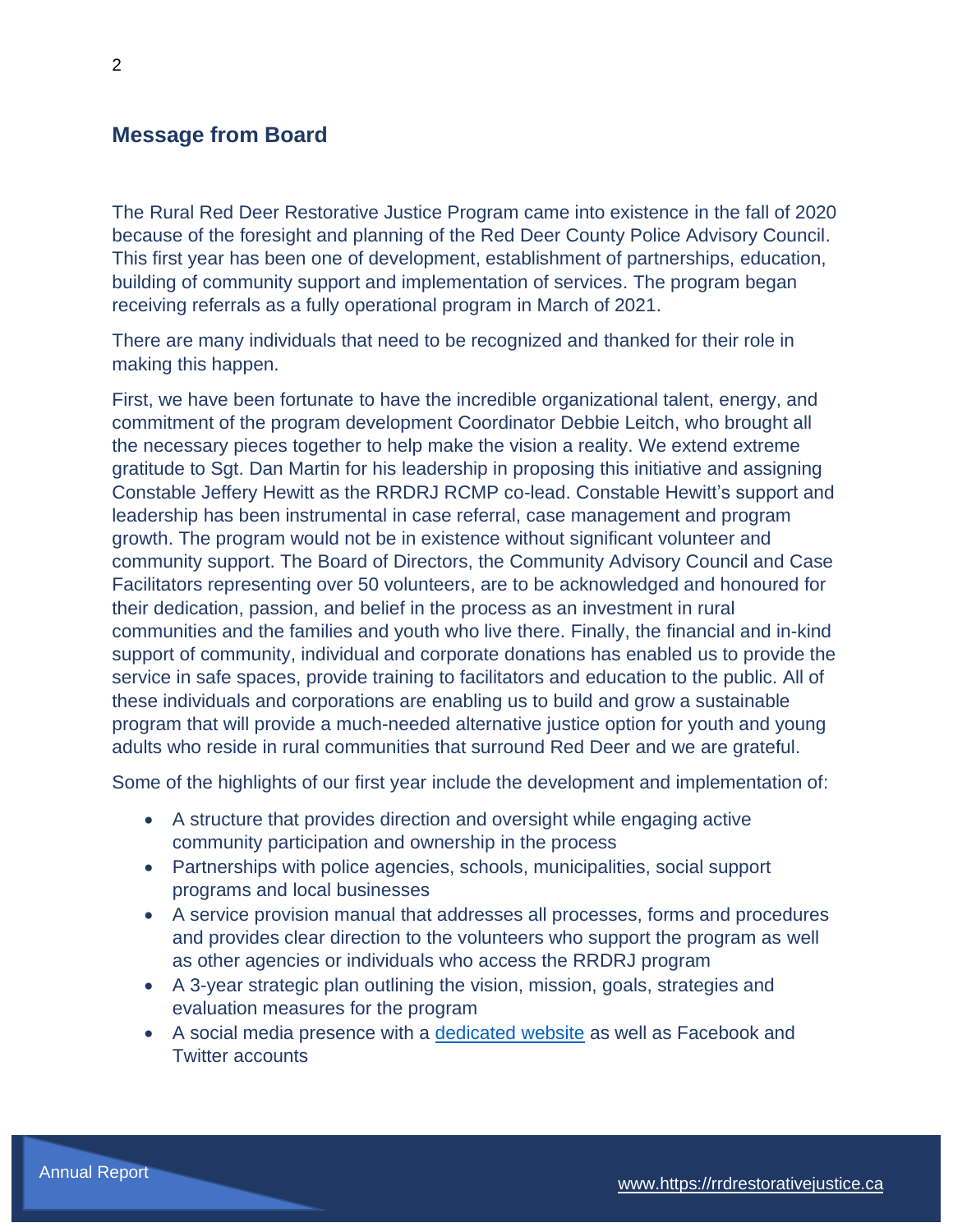- A program specific orientation and training program for new facilitators and the subsequent recruitment and training of 17 volunteer case facilitators,
- The design and marketing of RCMP/RRDRJ Challenge Coins as a fund-raising initiative.

It has been exciting and rewarding to see this start-up work resulting in actual service delivery and we are proud to have been able to support 22 families through the restorative justice process in our first year!

The tremendous community support for this program at both the County and Municipal levels has played a strong role in the success of the program to date and our sincere gratitude goes to the following donors: Red Deer and Lacombe County Rural Crime Watch, Medicine River Rural Crime Watch and Central Alberta Fraud Prevention and our gold level sponsor: Vesta Energy.

#### **Board of Directors**

| Jean Bota      | <b>William Young</b> | Dean Hart     |
|----------------|----------------------|---------------|
| Lonny Kennett  | Dana Kriel           | Debbie Leitch |
| Jeffery Hewitt |                      |               |





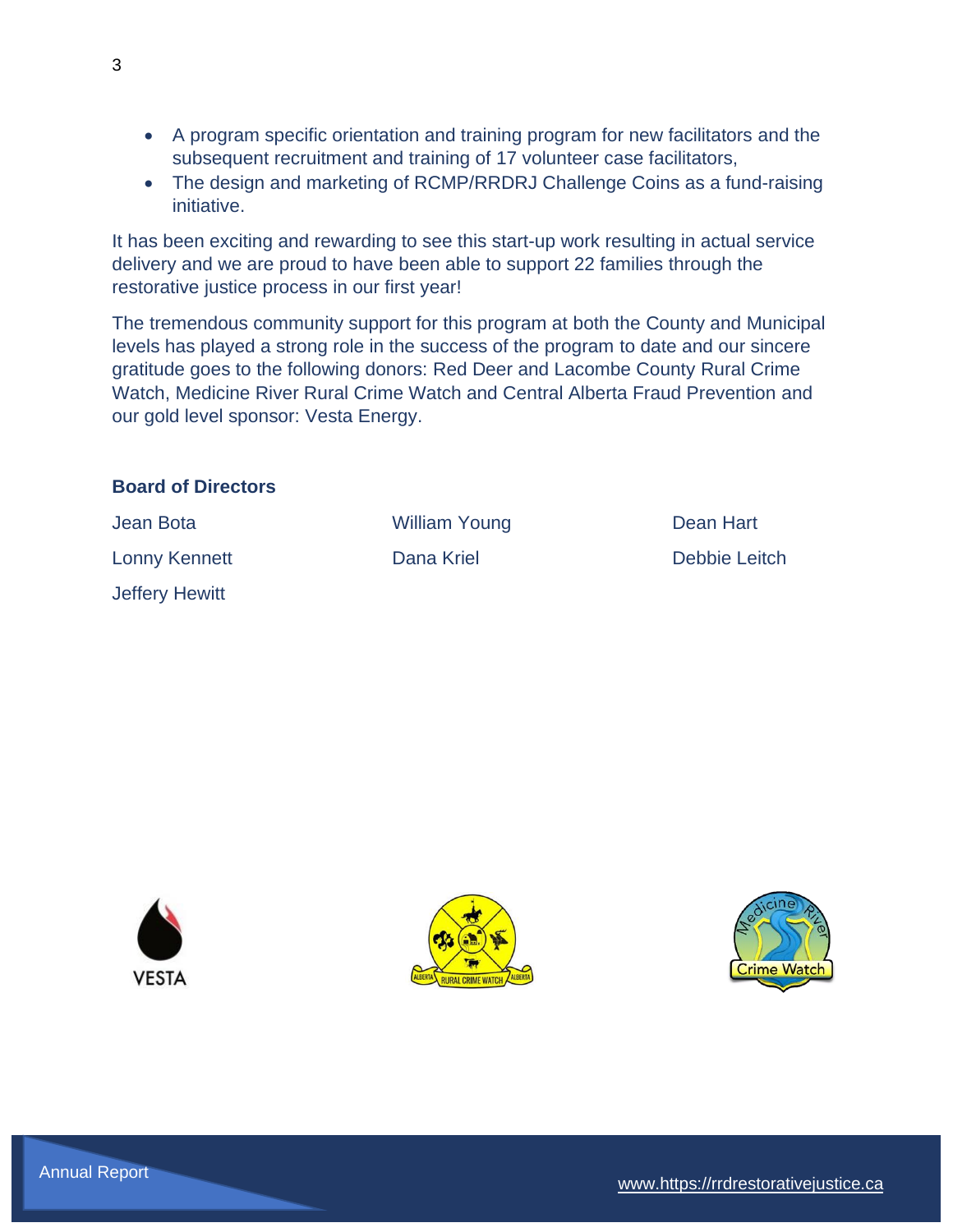# Mission, Vision, Goals and Accomplishments

## Vision

Rural Red Deer communities value, support and utilize Restorative Justice processes as a first response to non-violent harms.

## **Mission**

- To provide young offenders (12-25 years of age) from the Blackfalds RCMP detachment area with an opportunity to avoid entering the criminal justice system by accepting responsibility for their actions and repairing the harm caused to others by those actions.
- To provide those who have been harmed an opportunity to share the impact of the harm with the person who has harmed them and to identify actions that would repair that harm.

# **Goal #1 Service Delivery**

Provide Rural Red Deer communities with a safe, timely, accessible, acceptable, and appropriate restorative justice option to repair harms caused by non-violent offences.

## Accomplishments

- Program structure, guidelines, and processes developed and in place, to support RJ referrals from both Blackfalds RCMP detachment and Lacombe Police Services
- 10 referrals received provided service to 22 families (66 individuals)
- 100% of intake assessments occurred within less than 1 week of referral
- 80% of cases referred progressed to case conference
- 80% contracts successfully completed
- 90% cases have not reoffended in first year
- 100% participants indicated satisfaction with process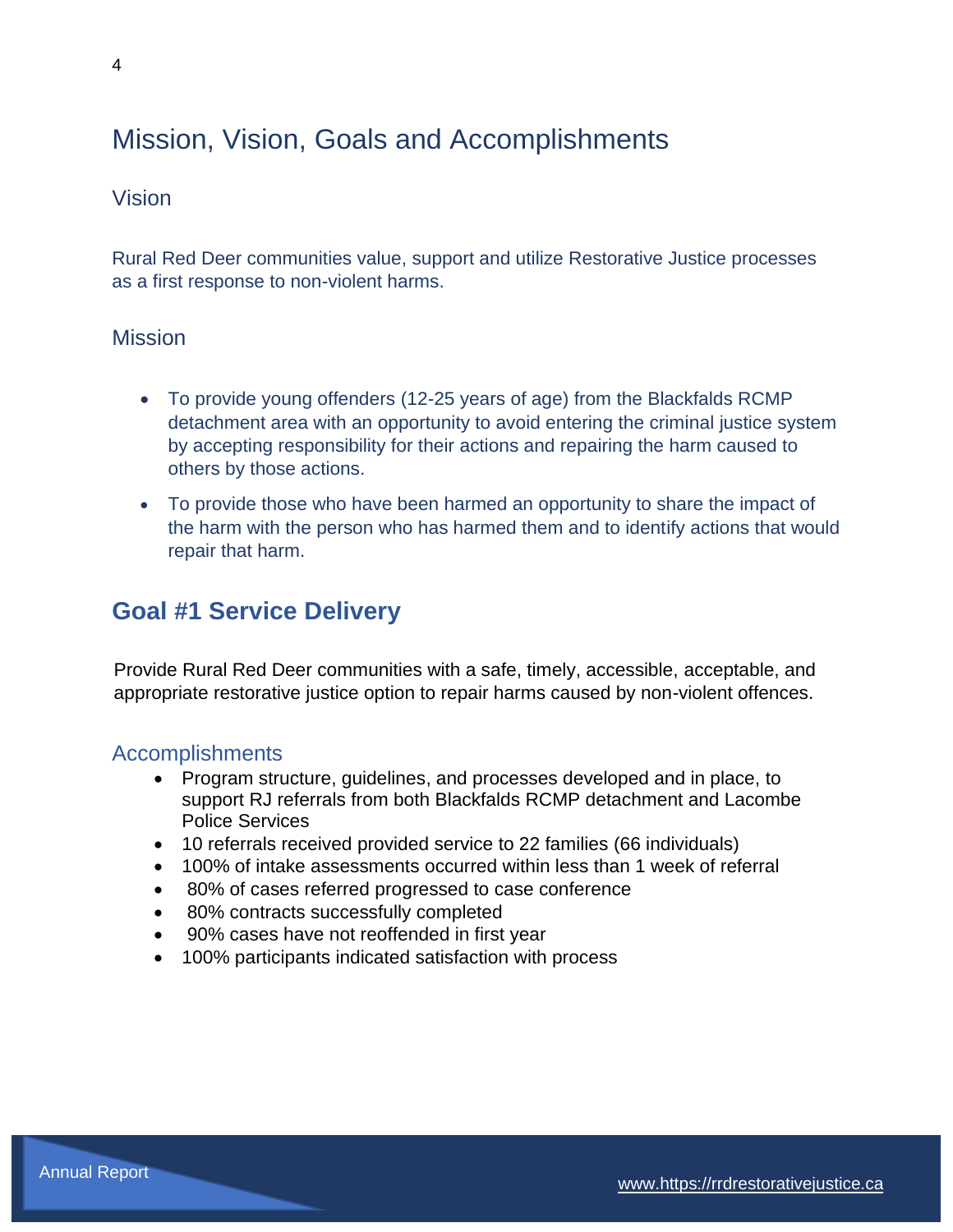| <b>Type</b>                                             | <b>Root Cause</b>                                                                                                                                           | <b>Actions to Repair Harm and</b><br>restore relationships                                                                                                                                                                                                                   |
|---------------------------------------------------------|-------------------------------------------------------------------------------------------------------------------------------------------------------------|------------------------------------------------------------------------------------------------------------------------------------------------------------------------------------------------------------------------------------------------------------------------------|
| 50%<br><b>Assault</b><br>or<br><b>Threat to</b><br>harm | <b>Retaliation</b><br>History of bullying or<br>being bullied<br>To Fit in with Group<br>Anger management<br><b>Bad decisions</b><br><b>Family dynamics</b> | Apology- verbal, written,<br>creative digital<br>Counselling<br>Managing anger course<br>Journaling<br>Mentoring-decision making<br>Conflict management<br>Victim services support<br>Parent-School approaches<br><b>Family Restorative Circle</b>                           |
| 30%<br><b>Mischief</b>                                  | To fit in with Group<br>Thought it would be<br>funny<br>Alcohol and Drug use<br>History of bad<br>relations with person<br>harmed                           | Apology<br>$\bullet$<br>Repair damage<br>Community service- hours<br>equal to cost of repairing<br>damage<br><b>Enrollment in Addictions</b><br>Counselling<br>Mentoring                                                                                                     |
| 10%<br><b>Theft</b>                                     | History of vandalism<br>Trying to fit in<br><b>Boredom</b><br><b>Bad decisions</b>                                                                          | Apology<br>$\bullet$<br><b>Volunteer for Business harmed</b><br>Mentoring<br>Participation in "Inspiring<br>Youth Leadership" course                                                                                                                                         |
| <b>10%</b><br><b>Arson</b>                              | Part of a group<br>Consequences of<br>actions not thought<br>out<br><b>Boredom</b>                                                                          | Apology<br><b>Fire Dept Food Drive-Food</b><br><b>Bank stocking</b><br>Park clean-up<br>$\bullet$<br>Presentation on fire safety to<br><b>RJ</b> Board<br><b>Mentoring- ANAM Youth</b><br>$\bullet$<br>Inititaiton of new activities-<br>sports/hobbies (boredom<br>busters) |

# **22 Families (66 individuals) supported through 10 Referrals**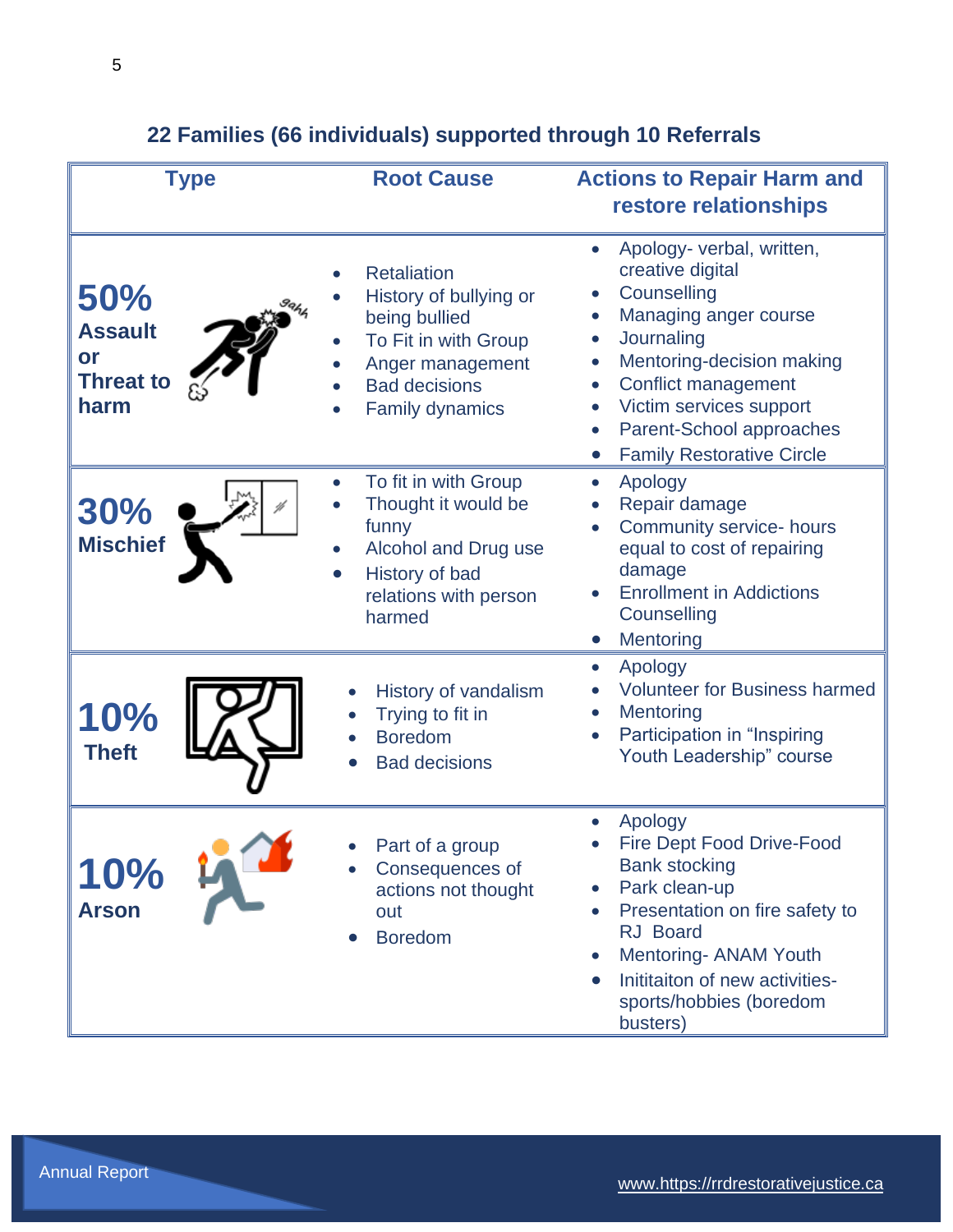## **Participant Evaluations**

Here is what our case participants had to say about the process:

"This is an amazing program and gave the children a chance to communicate and explain how they feel. I am thankful this program was offered to us. The facilitator was pleasant and easy to talk to. She makes you feel comfortable in an awkward situation. Thank you."

"This was a positive way to deal with the actions- the deal with the actions<br>person who did the harm got to see how it affected us."

Very constructive and a positive experience. Thank you

"This was a great opportunity for everyone to be involved, to come to a common ground without judgement."

"It helped everyone" It helped every<br>get pass this crisis<br>selve the et pass time of the problem"

> Very well organized. Awesome participation.

"I am grateful for the support in this process and for the process as an effective alternative"

"It  $w_{\text{as}}$ <sup>11</sup> Was<br>Productive and<br>effective : effective and<br><sup>effective in</sup> a positive in a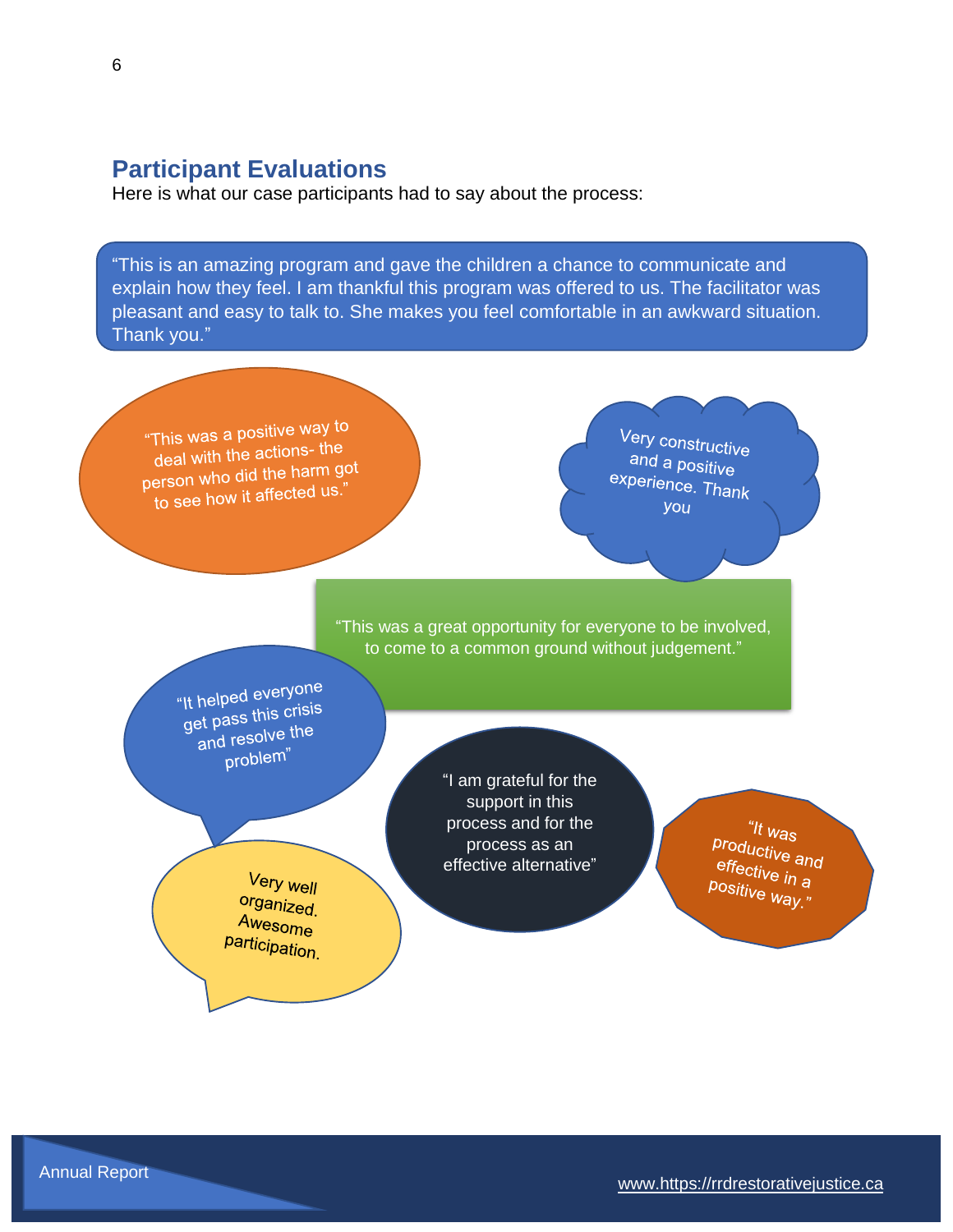# **Goal #2 Community Engagement**

Engage members of the community so the benefits of restorative justice and the routine use of restorative processes are both recognized and achieved.

Accomplishments:

# **Public Awareness**

- Establishment of a [program website](https://rrdrestorativejustice.ca/) to enable easy access to information about program, sponsors, processes, and donations.
- Presence on social media- Facebook and twitter
- Five in-person presentations to municipal leaders and community organizations
- Bi-monthly updates provided to county and municipal news.

# **Active Community Engagement**

- Citizen engagement in RJ program/processes through active participation in case conferences
- Oversight and direction to the RJ program through a 40-member Advisory Council and working groups

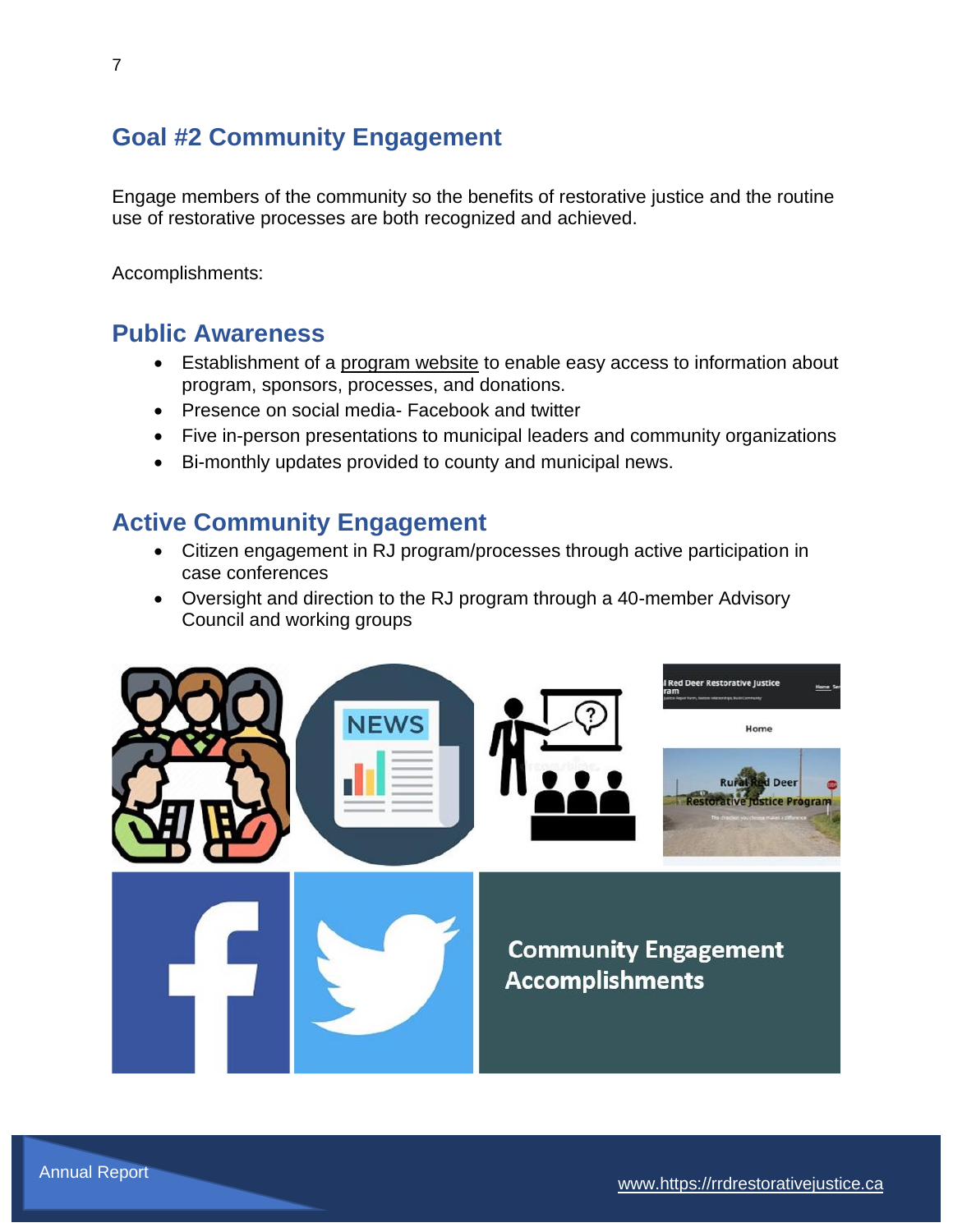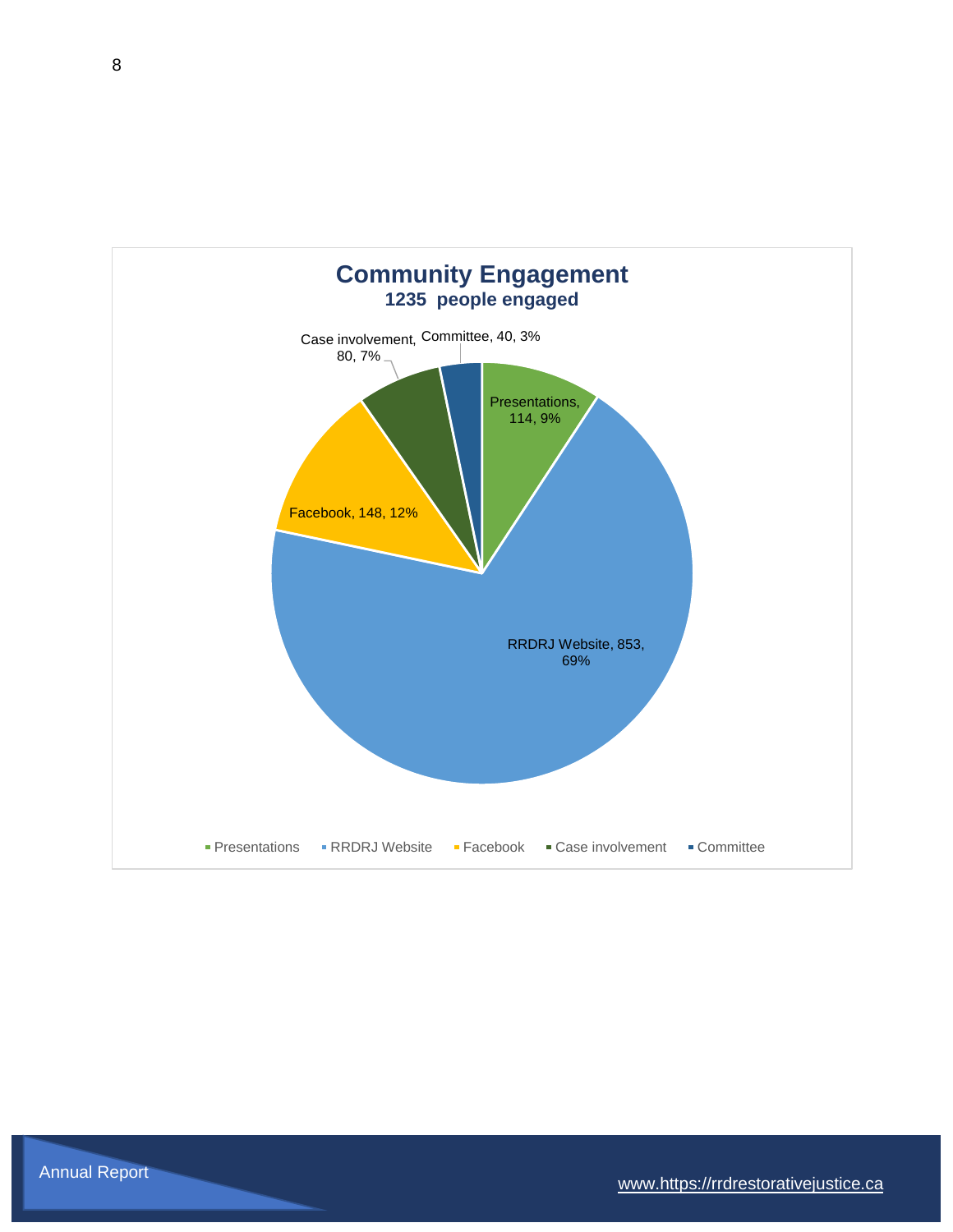# **Goal #3 Sustainability**

Develop a plan to support the long-term sustainability of a rural RJ program in Central Alberta

## Accomplishments

Funding efforts resulted in sufficient resources to support accessible trained facilitators and operational costs including office supplies, insurance, accounting, social media, internet, communication, education, mileage, per diems, evaluation and reporting and safe space needs for up to 20 cases/year.

| 2020-2021<br><b>Donors</b><br>\$6500                                                                         |        | 2021-2022<br><b>Sponsors and Fund-Raising Initiatives</b><br>\$15,150    |          |
|--------------------------------------------------------------------------------------------------------------|--------|--------------------------------------------------------------------------|----------|
| <b>Red Deer and</b><br><b>Lacombe County Rural</b><br><b>Crime Watch</b><br>ALBERTA RURAL CRIME WATCH ALBERT | \$5000 | <b>Vesta</b><br><b>Energy</b><br><b>VESTA</b><br><b>Gold Sponsorship</b> | \$10,000 |
| edic<br><b>Crime Watch</b>                                                                                   | \$1000 | Sale of RCMP<br><b>Challenge Coins</b>                                   | \$3,850  |
| <b>Central Alberta</b><br><b>Fraud prevention</b>                                                            | \$500  | <b>50/50 Draws</b>                                                       | \$1,040  |

Additional dollars were received from individual donors through our website donation page.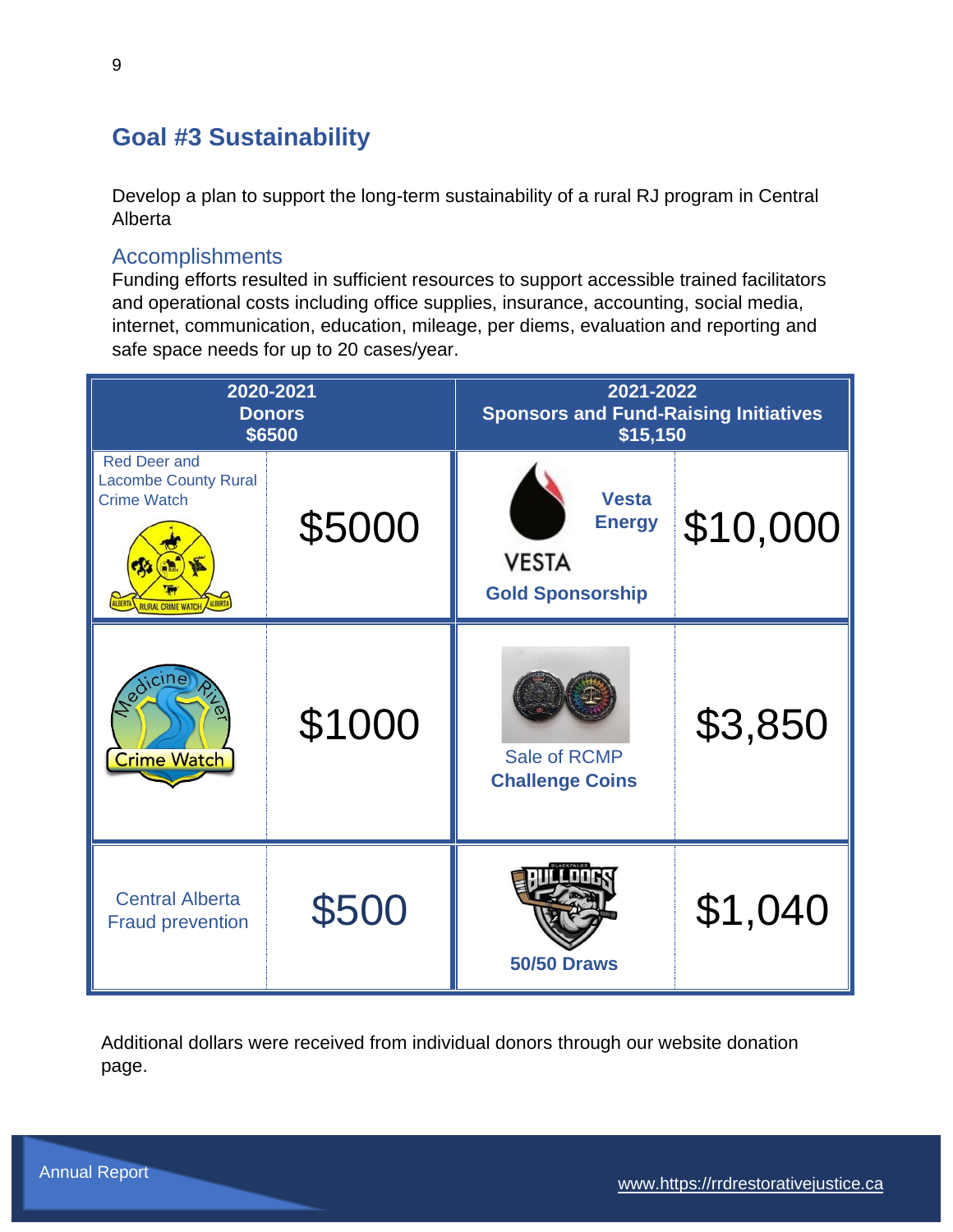

**Sustainability Concern: Cost of Training and Turnover Rate of Volunteers**

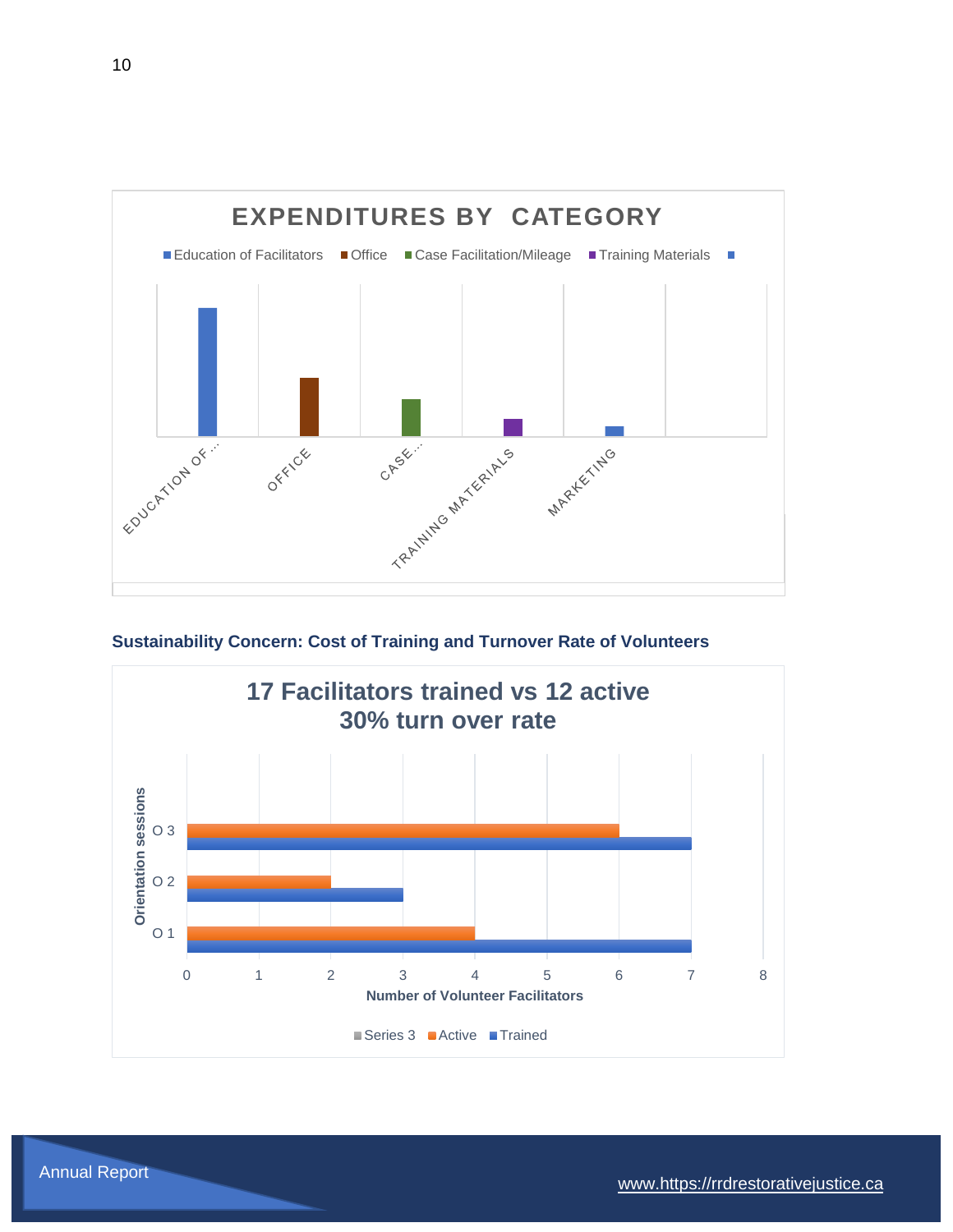#### **Problem:**

- High Cost of contracting outside training
- 30% turnover rate of volunteer facilitators

#### **Solution:**

- ✓ Develop RRDRJ Orientation/training to save costs
- ✓ Provide small educator per-diem rate of \$100/session
- $\checkmark$  Provide case facilitator per-diem rate of \$125/case lead and \$50 for co-lead to support retention

#### **Status:**

• *Currently 12 active facilitators available to support 20 + cases/year***.** 

#### **Early Success of this program is attributed to:**

- **Blackfalds RCMP:** Sgt. Dan Martin and Cnst. Jeff Hewitt
- **Volunteers:** Board, Program Coordinator, Facilitators, Educators, Social Media Coordinator, Committee members
- **County and Municipal Support:** Red Deer County, Lacombe County, Town of **Blackfalds**
- **School support:** Iron Ridge Junior Campus, Saint Gregory the Great Catholic School & Lacombe Composite High School
- **Financial Sponsors**: Red Deer & Lacombe Rural Crime Watch, Medicine River Crime Watch, CA Fraud Prevention, Vesta Energy and Blindman Valley Propane

#### **Looking Ahead**

As RRDRJ program gains public awareness and trust it is anticipated that the number and complexity of referrals will increase. This will be further magnified by the Alberta provincial court-initiated trial for RJ with referrals to be received from crown prosecutors. In addition, provincially the RCMP has embraced Restorative Justice and it is anticipated that we will have the opportunity to expand our geographical support to other RCMP detachments in rural central Alberta. Schools are also recognizing the impact that restorative processes can have in the classroom as an upstream approach that supports youth in the development of positive social skills and behaviors, and we look forward to supporting schools in their endeavors.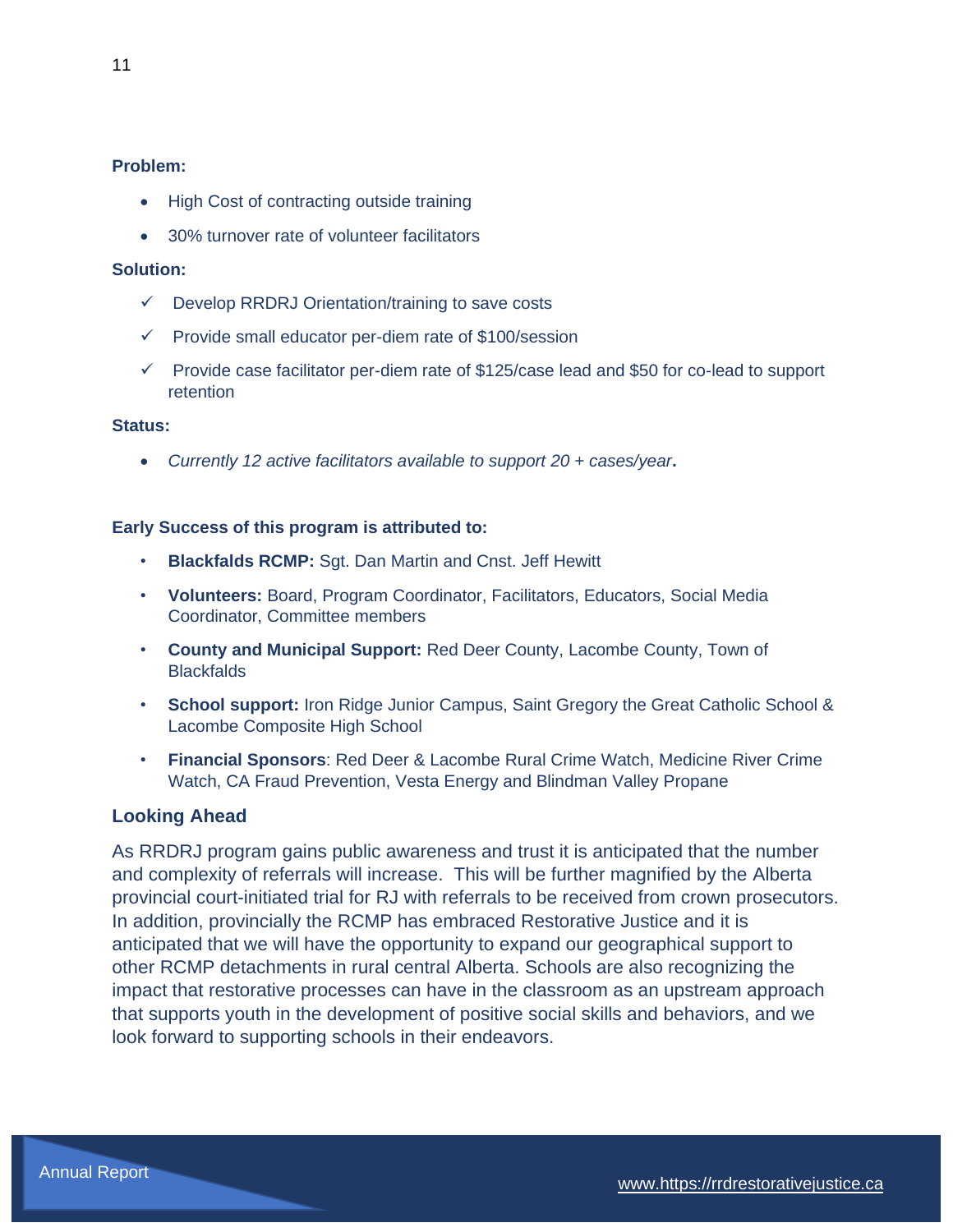Based on the solid foundation of the Rural Red Deer Restorative Justice program, and the continuing support of our partners, volunteers, donors, and sponsors, we are confident that the program will be able to meet the rising demand.

#### **Our Team**

Our non-profit society depends upon volunteers and there were no paid staff in the 2021-2022 fiscal year. Per-diem job rates of \$125/case for a lead facilitator, \$50/case for a co-facilitator and \$100/education session facilitated was implemented in January of 2022. This was implemented to recognize the significant time and expertise required to provide these services for the program.

Volunteers provide program coordination and leadership, bookkeeping/accounting services, social media platform development and presence, recruitment and training of case facilitators, facilitation of case interviews and conferences, gathering and reporting of evaluation data, coordination of fund-raising initiatives, and presentations to community groups and organizations.

This program reflects what can be accomplished when community minded individuals share a common goal, and a vision for what can be.

Enough gratitude and recognition cannot be provided to the following individuals:

#### **Board of Directors:**

- Debbie Leitch, MN- President /Secretary
- Dean Hart- Vice President/Treasurer
- Jean Bota BA, Director- Fund Raising
- William Young MD- Director
- Lonny Kennett- Director- Red Deer County Councilor
- Dana Kreil- Director- Lacombe County Councilor
- Constable Jeff Hewitt- RCMP Liaison

#### **Our Case management team:**

#### **Program Coordinator**: Debbie Leitch

Master of Nursing, Certificate of Restorative Justice Facilitator training. Extensive experience in health care administration and leadership, program development and implementation, education, conflict resolution, quality improvement and evaluation.

#### **Program Co-lead**- Constable Jeffery Hewitt

RCMP Officer. Certificate of Restorative Justice Facilitator Training.

Jeff is a 13-year member with the RCMP who at a young age wanted to work with youth and is currently the School Resource Officer with the Blackfalds RCMP detachment. He offers and responds to issues that arise in both the school and the community with presentations and strategies to help youth deal with safety issues, bullying, social media, drugs, alcohol and other topic that arises. He is committed to helping youth and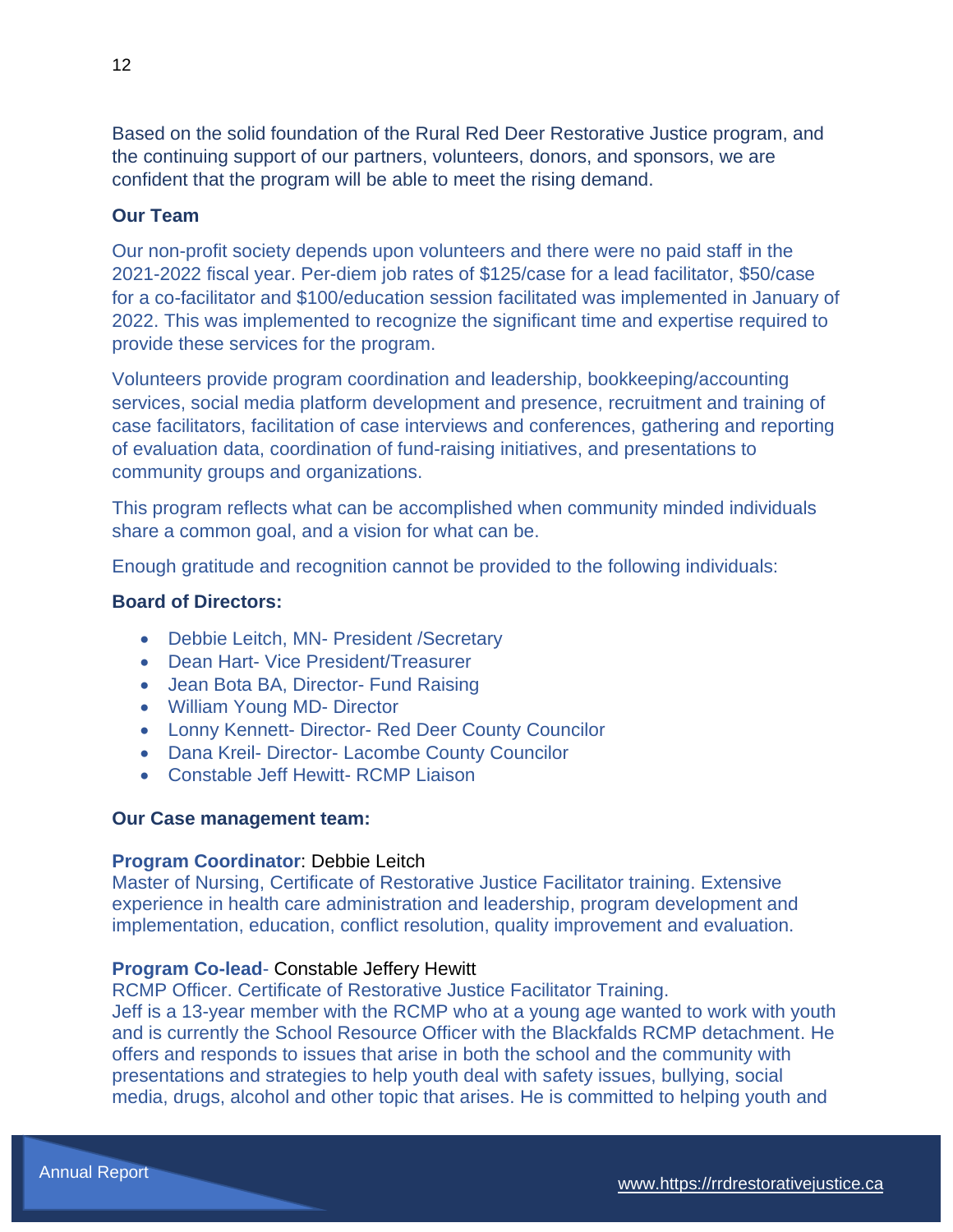the restorative justice program truly benefits from his positive community policing approach.

#### **Case Facilitators with the RRDRJ program as of March 11, 2022 include:**

1. Agnes Struik- Senior Facilitator and Program Educator

Master of Arts in education and psychology, Certificate of Restorative Justice Facilitator training. Agnes has worked as a teacher, principal, and a psychotherapist for the last 25 years. She has extensive training and experience in restorative practices, circles and RJ training including conducting peacemaking circles with former child soldiers in Liberia. She is the Chair of the Conflict Transformation Committee at Burman University.

2. Victoria Andasol-Purdie -Facilitator/Educator

Bachelor's degree in psychology, Certificate of Restorative Justice Facilitator training. Victoria is attending law school in the fall 2022. She is currently employed as a urinalysis drug screener for the drug treatment court in Red Deer and works for the John Howard Society at the Horizon House halfway house.

3. Jordyn Mansell- Facilitator- Manager of social media

Bachelor's degree in psychology, Certificate of Restorative Justice Facilitator training. Jordyn has worked with youth in an inpatient court mandated addiction program for over 5 years.

4. John McLevin- Facilitator and community resource coordinator/Victim services Forest Technology Diploma, Northern Alberta Institute of Technology, Certificate of Restorative Justice Facilitator training. John is also a volunteer for Central Alberta Victim Services. He has extensive employment history in industry liaison and management roles.

#### 5. Bernice French- Facilitator/Victim Services

Certificate of Restorative Justice Facilitator training. Bernice has been employed by Victims Services in central Alberta for a little over 10 years, first as a volunteer advocate then as Case and Court Support. Prior to Victims Services she worked in the Oilfield for NAL Resources and Phillips Petroleum for 22 years.

6. Jean Bota- Facilitator, Director and Fund raising

B.A. Major in Sociology and Minor in Psychology, Certificate of Restorative Justice Facilitator training. Jean has been a Red Deer County Councillor division 2 ( 8 years). She currently chairs Alberta Community Crime Prevention Association, is a director on the Police Advisory. Committee and a member of the Rural Crime Watch Association. She has had banking career for 33 years.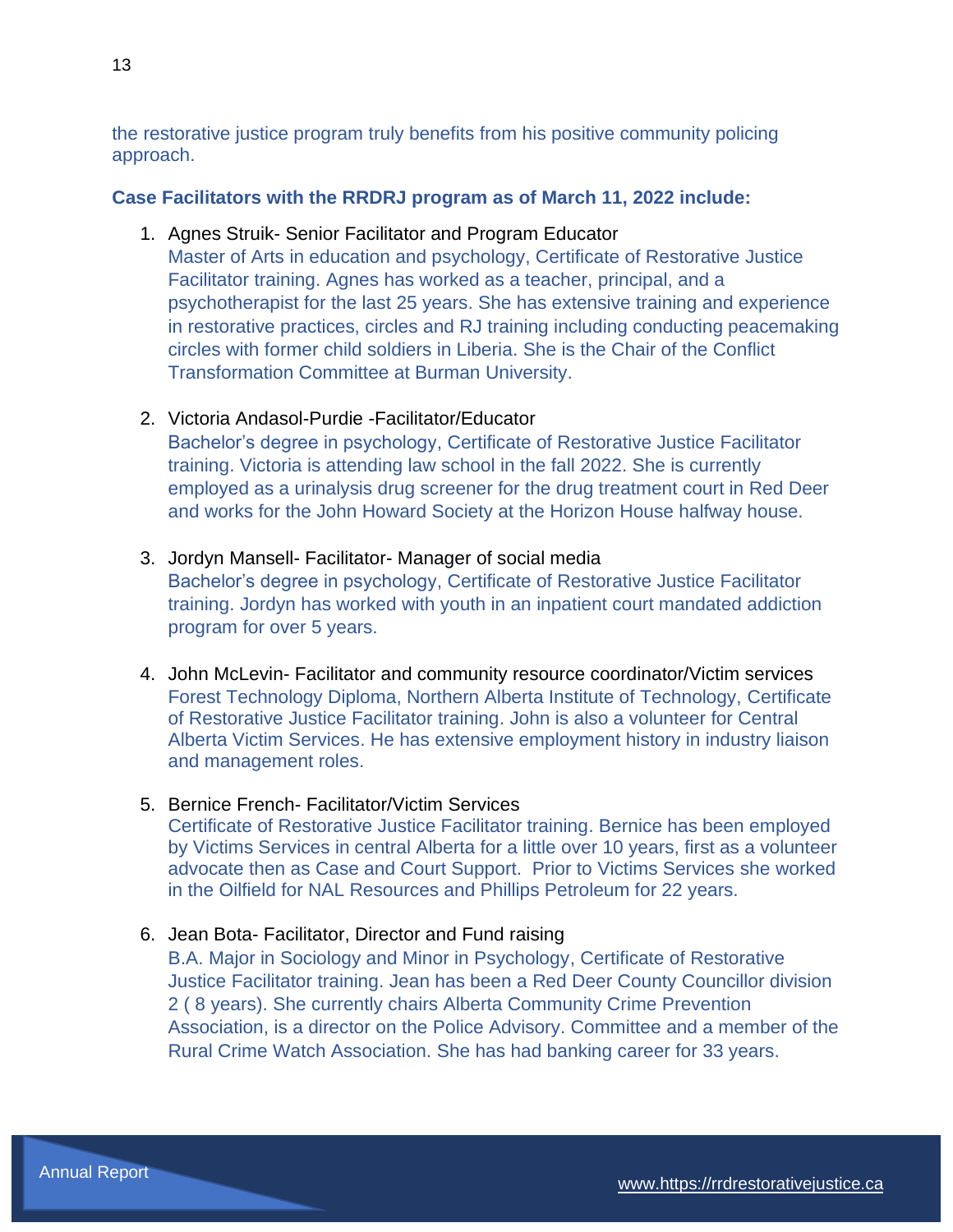#### 7. BettyLyn Baker

Bachelor of Education, Certificate of Restorative Justice Facilitator training in progress. BettyLyn has an extensive history in teaching and student counselling. She is also a Board member of rural crime prevention committees.

#### 8. Ruth Hansen

RN, Post basic certificate in Mental Health Nursing, BScN, Certification Psychiatric Mental Health Nursing through Canadian Nurses Association, Certificate of Restorative Justice Facilitator training. Employment with Red Deer Regional Hospital 1975 to David Thompson Health Region 2018, officially retired 2020. The last 30 plus years on the psychiatric unit. Also, volunteer with Central Alberta Victim Services

#### 9. Janene Anderson

Certificate of Restorative Justice Facilitator Training Manager/Supervisor/Recreation and Director of Emergency Management for village of Alix. In addition to RJ training completed Introduction to the Practice of Restorative Justice in Criminal Matters and Collaboration and Capacity-Building in Restorative Justice and Victim Services courses.

#### 10.Jackie Vanderheide-Born

Rehabilitation Services Diploma, Certificate of Restorative Justice Facilitator training. Jackie worked as a Special Needs Aide in kindergarten and junior/senior high schools. She also worked as a Family Support Worker for WJS, contracting to Child and Family Services of Alberta.

#### 11.Barry Brouwer

SAIT- Technical Diploma, Certificate of Restorative Justice Facilitator training. Barry has extensive leadership and management experience and was in a leadership position with Nova Chemicals for 22 years.

#### 12.Irv Standulak

B. Ed., Masters Counselling Psychology, Certificate of Restorative Justice Facilitator training. Irv has been a teacher for 25 years and a Counsellor for 10 years for Elementary, Middle School and High School. Worked for Chinooks Edge School Division and Red Deer Catholic Regional Schools.

#### **The Community Advisory Council**

- Debbie Leitch- Program Coordinator (Director- President)
- Constable Jeff Hewitt Program RCMP (SRO) Program Co-lead (Director)
- Sargent Dan Martin- Blackfalds RCMP
- Dave Lashaka- Lacombe County Peace Officer